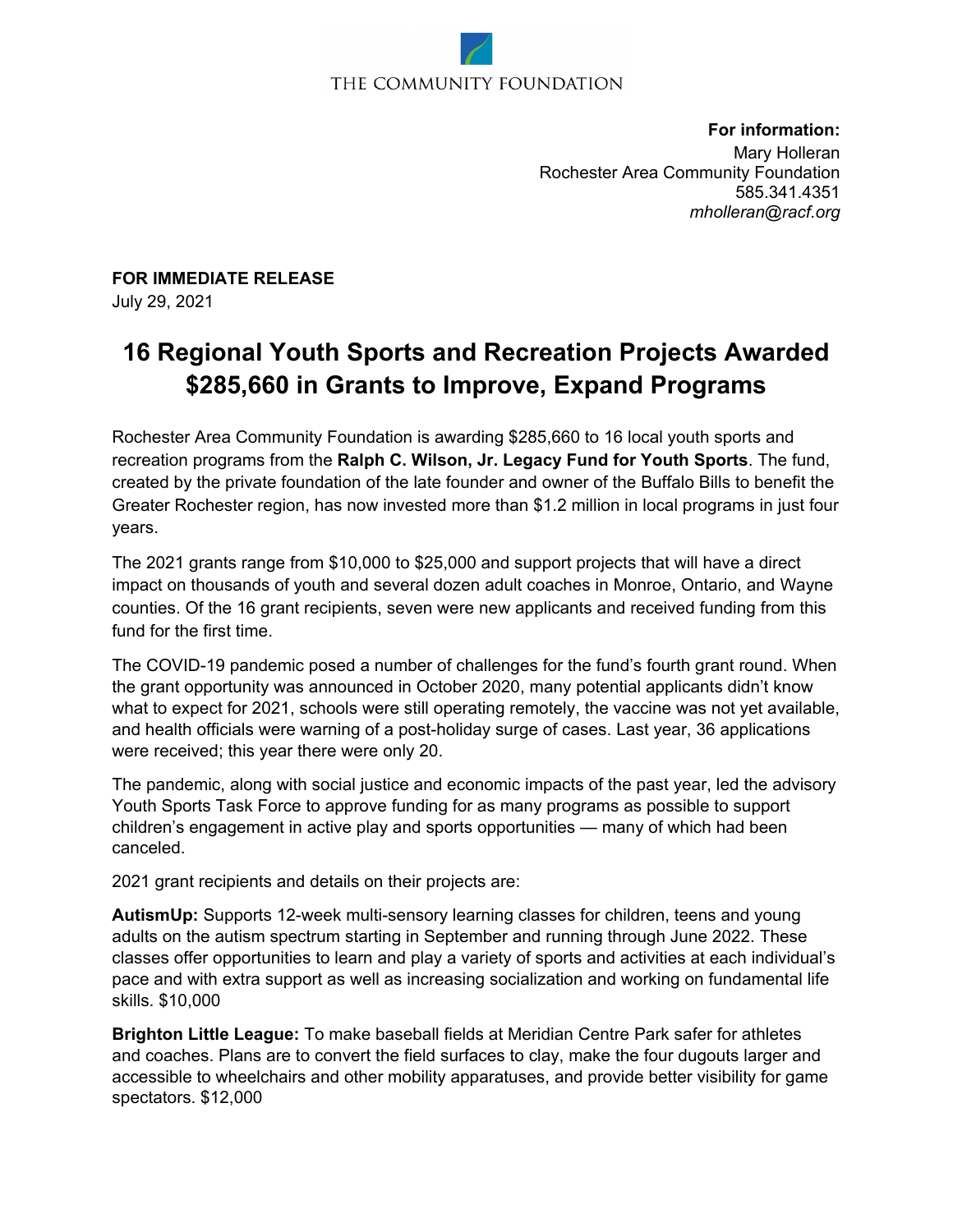## THE COMMUNITY FOUNDATION

**Children's Institute:** For a 16-week virtual training series for coaches to introduce social emotional learning core competencies and best practices that the agency developed with its first grant from the fund in 2019. At the end, a final focus group of coaches will evaluate the training and materials. \$18,000

**EquiCenter, Inc.:** Provides horsemanship and healthy movement programs for school-age youth from the Rochester City School District who have intellectual and developmental disabilities, multiple barriers to recreation and play, and are primarily from low-income households. The two-hour group sessions will be held at its 200-acre farm in Mendon for up to six weeks and also include nature-inspired play and exploration of the fields, ponds, and greenhouse from September 2021 through June 2022. \$20,000

**Geneva Athletic Booster Club**: To increase overall participation in youth sports in this Ontario County city by fostering collaboration with all organizations that offer youth sports, identifying the barriers to sports for families, recruiting and supporting coaches, and promoting the benefits of play and sport. Plans include creation of a central hub to provide resource for families and community members in one place. \$14,300

**Girl Scouts of Western New York:** To expand access to high-quality sports and play activities at Camp Piperwood in Fairport for 500 girls ages 5 to 17 from high-need urban and rural communities. Also planning to broaden activities to include disc golf and a jumping pillow and encourage more sampling of sports based on skill levels. \$20,000

**Living Word Temple of Restoration:** Introducing a multi-session, multi-sport program for urban and refugee youth ages 4 to 14 in the Sebastian Park neighborhood in Northwest Rochester. This will include weekly two-hour, in-person sessions that will offer various sports, along with online exercise challenges and field trips. \$25,000

**Lyons Community Center:** This rural Wayne County community wants to revitalize its in-town basketball leagues by offering midnight basketball, four-day tournaments, coaches' training, and resurfacing of a portion of the parking lot with the addition of two hoops to make new space for pick-up games. \$20,000

**ROC City Sailing, Inc.:** Provides two new and free sailing programs for City of Rochester youth ages 8 to 18 in partnership with the City of Rochester Department of Recreation and Human Services at the Rochester Canoe Club on Irondequoit Bay. "Learn to Sail" will be two half days for up to 15 beginners and "Adventure Sail" is five half days for 6 to 12 youth. \$17,000

**Rochester Accessible Adventures:** To implement an inclusive wheelchair basketball program in Monroe County for youth ages 9 to 17, with and without disabilities. The Rochester Wheels adult wheelchair basketball coach and players will facilitate practices. This funding also will include the purchase of sports wheelchairs, gym rental fees, and a stipend for coaching staff. Organizers would like to expand the sport into urban, suburban, and rural settings. \$20,000

**Rochester City Soccer League:** In addition to continuing its girls' soccer initiative with the City School District, the league plans to start this winter to integrate age-appropriate educational assistance (including mentoring and tutoring from college soccer players); youth development, leadership, and employment opportunities; college visits; and other community and family services. The goal is to transform students' lives on and off the field. \$25,000